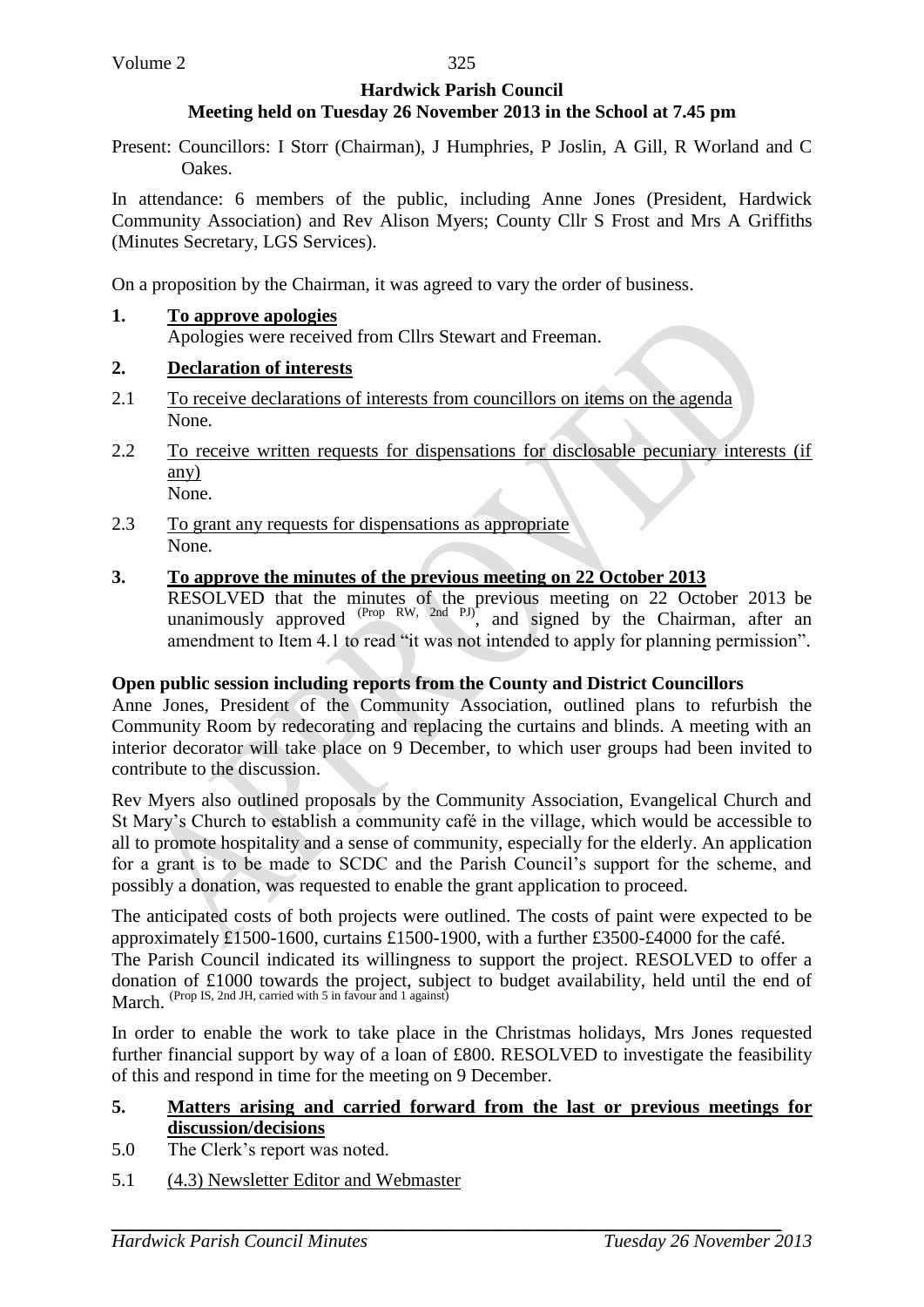On a proposition by the Chairman, the meeting was briefly suspended to enable Anne Jones to provide an update, and she was thanked for her interest. Mrs Jones reported that a potential editor had come forward to take on the editorship with the support of a committee, on which Mrs Jones and others would serve. Most of the people previously involved with the newsletter's production and delivery had expressed willingness to continue. A committee meeting is to take place on 10 December at 8pm to progress matters. It was suggested that a Parish Council member should be on the committee. The Chairman stressed that Hardwick Happenings was independent of the Council and the involvement of LGS Services in taking on the advertising role was explained. In response to a request that Parish Council minutes appeared in the newsletter, it was explained that these had to be approved first, but that the Council submitted a précis of meetings for inclusion in the newsletter. RESOLVED to send Mrs Jones details of the honorarium previously paid to the Editor and that Cllr Humphries be appointed to be the Council's representative on the Newsletter Committee.

It was noted that there was no news about a new webmaster. The Chairman expressed the hope that when Hardwick Happenings was up and running again someone would respond to an advertisement in the magazine for a webmaster.

County Cllr Frost arrived during this item. Rev Myers and another member of the public left the meeting.

# 5.2 (4.4) HSSC Lease – to consider what, if any, further action is required

It was noted that the HSSC had agreed to the heads of terms and the Solicitor was attending to the Lease.

On a proposition by the Chairman, it was agreed to vary the order of business to take Item 4.1 next. Mrs Jones left the meeting.

# **4. Member appointments**

4.1 To elect a Vice-Chairman

Cllr Humphries was nominated by the Chairman but declined to accept the nomination due to pressure of work.

RESOLVED that Cllr Gill be elected Vice-Chairman. (Prop IS, 2nd PJ)

The remaining members of the public left the meeting.

# 4.2 To appoint/add another member to the planning role

RESOLVED unanimously to appoint Cllr Joslin to support Cllr Gill in the planning role (Prop IS, 2nd RW). Planning applications are to continue to be sent to Cllr Gill.

Cllr Frost was invited to report. He apologised for late arrival and spoke to his written report which he distributed. This covered:

- Winter gritting readiness
- The Transport Strategy and the A14 consultations are now closed.
- Cycle way proposals
- The Local Highway Improvement Scheme
- The Scrutiny review of Coroner's Services.

# 5.3 (4.5) CCC Local Highway Improvements 2013-2014 – to consider the bid for works at Cahill's Corner and the Council's contribution

The draft bid was considered and additional comments were added. RESOLVED that the revised draft be emailed to all members and any feedback to be sent to the Chairman to pass to the Clerk to enable the bid to be submitted by the deadline.

RESOLVED that the Council understood that the work would cost in the region of £50,000 and that the Council would meet the shortfall in the funding up to a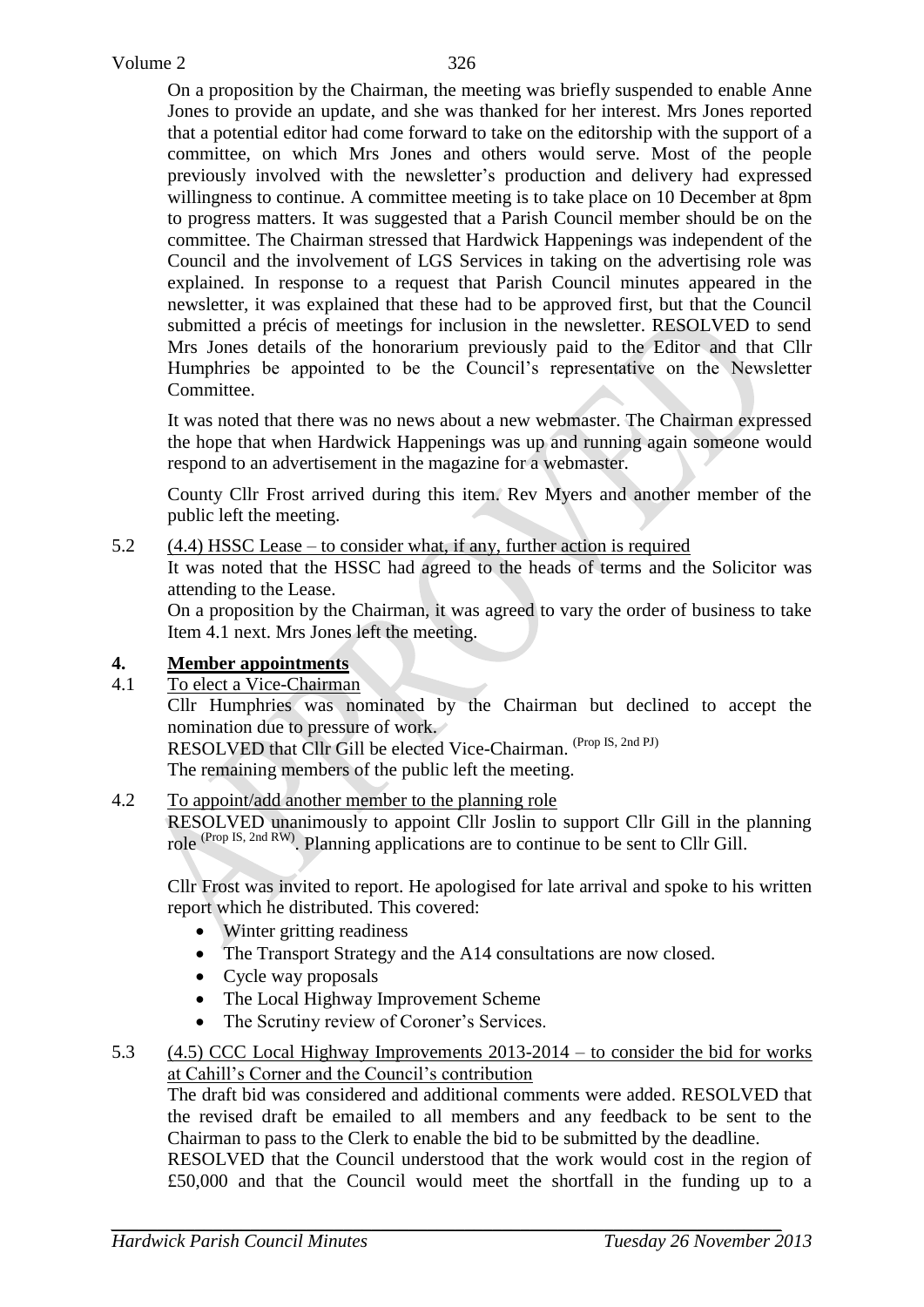maximum of £40,000. Cllr Frost's support for the application as County Councillor was sought. Cllr Frost left the meeting at 8.50 pm.

It was noted that The double yellow lines consultation letters had been distributed and the consultation was open until 6 December. Agenda item for the next meeting.

- 5.4 (7.1) Proposal that the Parish Council matches the value of the gritting equipment provided free of charge by CCC Details of the equipment to be received from CCC are still awaited. Carried forward.
- 5.5 (8.2) Proposal for a new style replacement bin at Grenadier Walk A price for supply and installation of the bin was awaited from SCDC. RESOLVED that a deep green Topsy bin should be installed near the swings. Carried forward.
- 5.6 (4.1) Andrew Campbell's response was noted.
- 5.7 (9) Wig Wags

RESOLVED that Cllr Worland should monitor the Wig-Wags operation following their the re-programming.

# **6. Correspondence/communications received**

- 6.1 Hardwick Football Club request for reduction of their fee for 2012/2013 RESOLVED to reply that the Parish Council is not unsympathetic to the Club's request but has spent a considerable amount on the recreation field and the recent upgrade to the hard courts. The Council is however willing to offer reduced fee of £200 for the season 2013-2014. (Prop AG, 2nd JH)
- 6.2 CCC Statement of Community Involvement consultation. Noted.

# **7. Planning Applications and Decision notices**

- 7.1 Planning applications received since the last meeting
- 7.1.1 S/1855/13/FL 26 Ellison Lane single storey front extension to note response made between meetings

RESOLVED to note that the Parish Council had recommended approval.

- 7.1.2 S/2305/13/FL 245 St Neots Road Change of use to farm pickup and agricultural machinery showroom at front of premises with workshop and storage to rear RESOLVED to recommend approval <sup>(Prop AG, 2nd IS)</sup>.
- 7.2 SCDC Decision Notices
	- RESOLVED to note the following SCDC Decision Notices:
- 7.2.1 S/1947/13/AD 175 St Neots Road retain two previously permitted signs for which consent has expired and retain two unauthorised signs – Permission refused.
- 7.2.2 S/1873/13/FL 5 Pershore Road Conservatory Permission granted.
- 7.2.3 S/1632/13/VC 307 St Neots Road Variation of condition 15 of Planning Consent S/1204/04/O so that 307 St Neots Road is no longer referenced as a live-work unit, to enable the property to be used as a residential dwelling (Class C3) – Permission granted.
- 7.2.4 S/1633/13/VC 1 Meridian Close Variation of condition 15 of Planning Consent S/1204/04/O so that No. 1 Meridian Close is no longer referenced as a live-work unit, to enable the property to be used as a residential dwelling (Class C3) – Permission granted.
- 7.2.5 S/1320/13/FL Land adj 311 St Neots Road erection of a dwelling. Permission granted.
- 7.3 Tree Works
- 7.3.1 54 Main Street